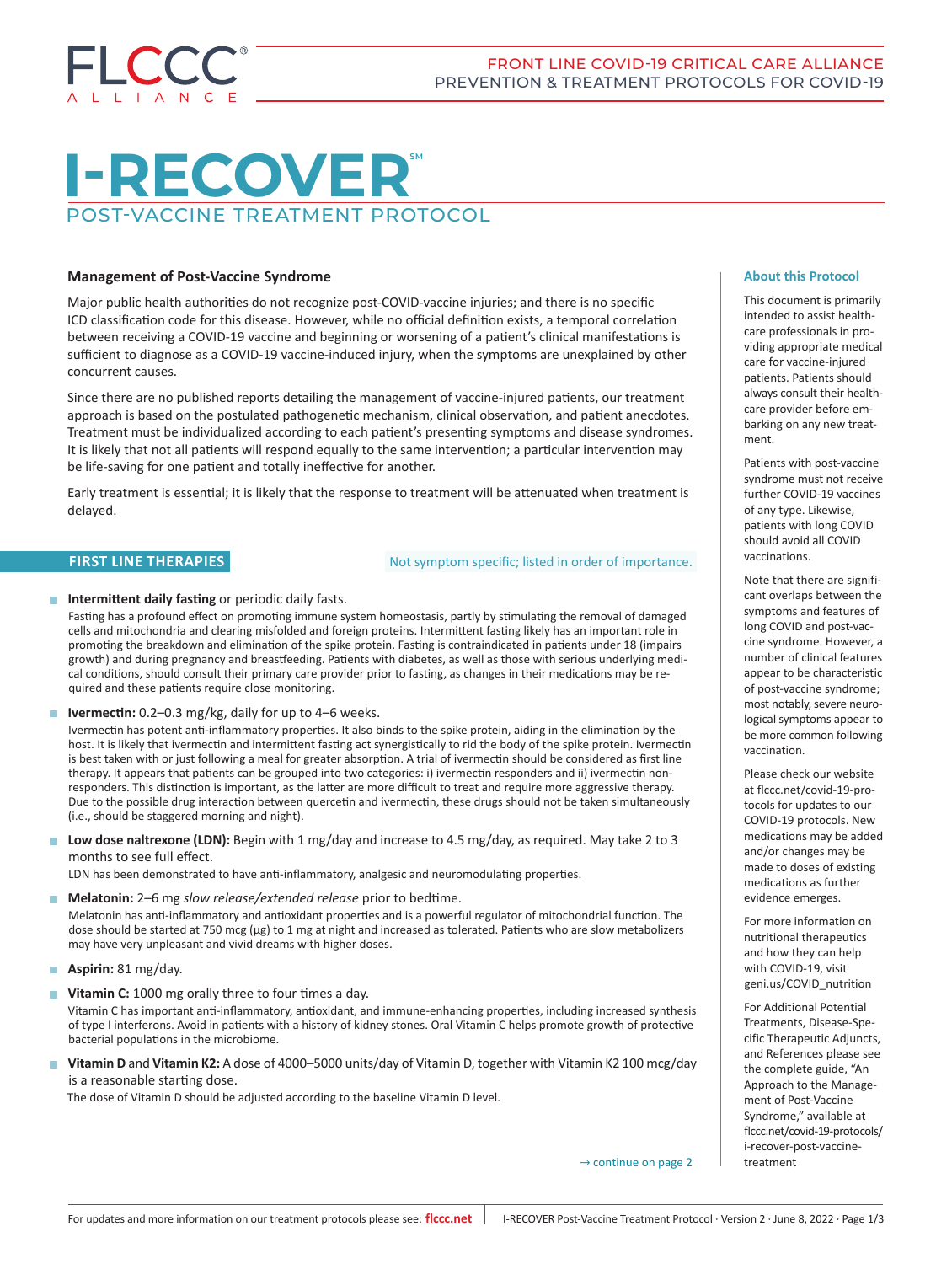

# **FIRST LINE THERAPIES** (continued from page 1)

# **Quercetin:** 250–500 mg/day (or mixed flavonoids).

Flavonoids have broad spectrum anti-inflammatory properties, inhibit mast cells, and have been demonstrated to reduce neuroinflammation. Due to a possible drug interaction between quercetin and ivermectin, these drugs should not be taken simultaneously (i.e., should be staggered morning and night). The use of quercetin has rarely been associated with hypothyroidism. The clinical impact of this association may be limited to those individuals with pre-existent thyroid disease or those with subclinical thyroidism. Quercetin should be used with caution in patients with hypothyroidism and TSH levels should be monitored.

### **Nigella Sativa:** 200–500 mg twice daily.

It should be noted that thymoquinone (the active ingredient of Nigella Sativa) decreases the absorption of cyclosporine and phenytoin. Patients taking these drugs should, therefore, avoid taking Nigella Sativa. Furthermore, two cases of serotonin syndrome have been reported in patients taking Nigella Sativa who underwent general anaesthesia (probable interaction with opiates).

#### **Probiotics/prebiotics.**

Patients with post-vaccine syndrome classically have a severe dysbiosis with loss of Bifidobacterium. Kefir is a highly recommended nutritional supplement high in probiotics. Suggested probiotics include Megasporebiotic (Microbiome labs), TrueBifidoPro (US Enzymes) and yourgutplus+.

**Magnesium:** 500 mg/day.

 **Omega-3 fatty acids:** Vascepa, Lovaza or DHA/EPA; 4 g/day. Omega-3 fatty acids play an important role in the resolution of inflammation by inducing resolvin production.

# **ADJUNCTIVE/SECOND LINE THERAPIES**

# Listed in order of importance.

■ Hydroxychloroquine (HCQ): 200 mg twice daily for 1–2 weeks, then reduce as tolerated to 200 mg/day. HCQ is the preferred second line agent. HCQ is a potent immunomodulating agent, and is considered the drug of choice for systemic lupus erythematosus (SLE), where it has been demonstrated to reduce mortality from this disease. Thus, in patients with positive autoantibodies or where autoimmunity is suspected to be a prominent underlying mechanism, HCQ should be considered earlier. Further, it should be noted that SLE and post-vaccine syndrome have many features in common. HCQ is safe in pregnancy; indeed, this drug has been used to treat preeclampsia. With long term usage, the dose should be reduced (100 or 150 mg/day) in patients weighing less than 61 kg (135 lbs).

 **Intravenous Vitamin C:** 25 g weekly, together with oral Vitamin C 1000 mg (1 gram) 2–3 times per day. High dose IV vitamin C is "caustic" to the veins and should be given slowly over 2–4 hours. Furthermore, to assess patient tolerability the initial dose should be between 7.5–15 g. Total daily doses of 8–12 g have been well-tolerated, however chronic high doses have been associated with the development of kidney stones, so the duration of therapy should be limited. Wean IV Vitamin C as tolerated.

### ■ Non-invasive brain stimulation (NIBS):

NIBS using transcranial direct current stimulation or transcranial magnetic stimulation has been demonstrated to improve cognitive function in patients with long COVID as well as other neurological diseases. NIBS is painless, extremely safe, and easy to administer. It is a recognized therapy offered by many Physical Medicine and Rehabilitation Centers. Patients may also purchase an FDA-approved device for home use.

- **Fluvoxamine:** Start on a low dose of 12.5 mg/day and increase slowly as tolerated.
- **"Mitochondrial energy optimizer"** with pyrroloquinoline quinone (e.g., Life Extension Energy Optimizer or ATP 360®).
- **N-acetyl cysteine (NAC):** 600–1500 mg/day.
- Low dose corticosteroid: 10–15 mg/day prednisone for 3 weeks. Taper to 10 mg/day and then 5 mg/day, as tolerated.
- **Behavioral modification, mindfulness therapy, and psychological support.**

May help improve patients overall well-being and mental health. Suicide is a real problem in the vaccine-injured patient. Support groups and consultation with mental health professionals are important.

# **Tai Chi and Yoga**

Tai Chi, a health-promoting form of traditional Chinese martial art, has shown to be beneficial for preventing and treating diseases including long COVID. Yoga has immunomodulating properties that may be beneficial in vaccine-injured patients. It should be noted that long COVID is characterized by severe post-exertional fatigue and/or worsening of symptoms, therefore patients should be counseled to moderate exertion, increasing slowly only as tolerated.

→ continue on page 3

#### **Disclaimer**

The I-RECOVER: Post-Vaccine Treatment Protocol is meant solely for educational purposes regarding potentially beneficial treatment approaches for post-vaccine syndrome.

Never disregard professional medical advice because of something you have read on our website and releases. This is not intended to be a substitute for professional medical advice, diagnosis, or treatment regarding any patient.

Treatment for an individual patient is determined by many factors and thus should rely on the judgement of your physician or qualified healthcare provider. Always seek their advice with any questions you may have regarding your medical condition or health.

Please note our full disclaimer at: www.flccc.net/disclaimer

#### **Contributors**

This protocol was a collaborative effort drawing on the expertise of a dozen world-renowned physicians. We are also extremely grateful for the feedback of the many vaccine-injured people who shared their experiences with us.